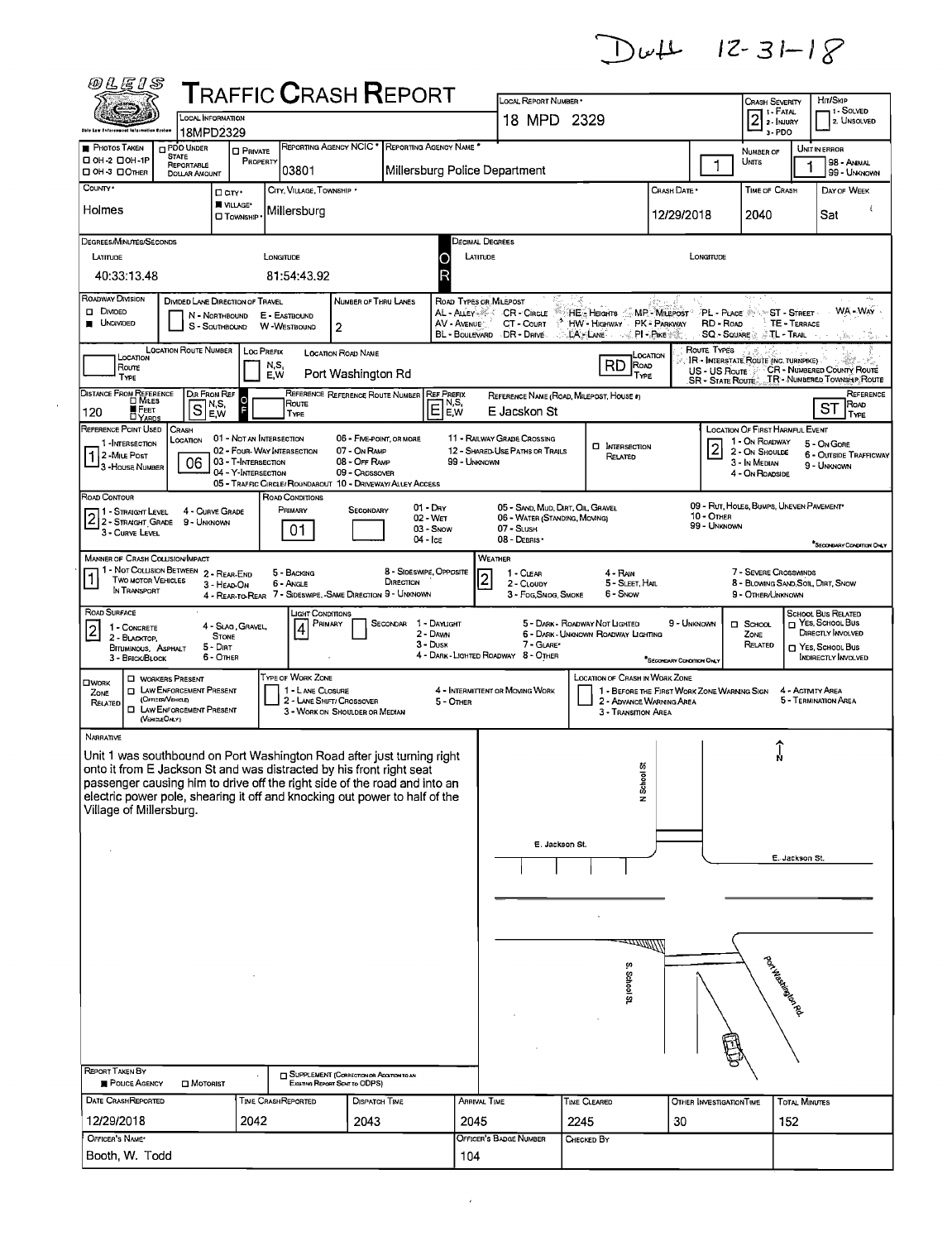| @LE1S                                        | <b>NIT</b>                                                                      |                                                                                |                                                                                                        |                                                                                                          |                                                                            |                                                              | <b>LOCAL REPORT NUMBER</b>                                                                      |                                                       |                                                                                                                                                                                                                   |  |
|----------------------------------------------|---------------------------------------------------------------------------------|--------------------------------------------------------------------------------|--------------------------------------------------------------------------------------------------------|----------------------------------------------------------------------------------------------------------|----------------------------------------------------------------------------|--------------------------------------------------------------|-------------------------------------------------------------------------------------------------|-------------------------------------------------------|-------------------------------------------------------------------------------------------------------------------------------------------------------------------------------------------------------------------|--|
|                                              |                                                                                 |                                                                                |                                                                                                        |                                                                                                          |                                                                            |                                                              |                                                                                                 | 18 MPD 2329                                           |                                                                                                                                                                                                                   |  |
| UNIT NUMBER                                  |                                                                                 | OWNER NAME: LAST, FIRST, MIDDLE ( C SAME AS DRIVER )                           |                                                                                                        |                                                                                                          |                                                                            | <b>OWNER PHONE NUMBER</b>                                    |                                                                                                 | <b>DAMAGE SCALE</b>                                   | <b>DAMAGE AREA</b>                                                                                                                                                                                                |  |
|                                              | Vandeveer, James, Hamlin                                                        |                                                                                |                                                                                                        |                                                                                                          |                                                                            | 330-473-5707                                                 |                                                                                                 | $\vert 4 \vert$                                       | FRONT                                                                                                                                                                                                             |  |
| OWNER ADDRESS: CITY, STATE, ZIP              |                                                                                 | <b>SAME AS DRIVER</b> )                                                        |                                                                                                        |                                                                                                          |                                                                            |                                                              |                                                                                                 | 1 - None                                              | о                                                                                                                                                                                                                 |  |
|                                              | 520 W Main St, Ashland, OH, 44805                                               |                                                                                |                                                                                                        |                                                                                                          |                                                                            |                                                              |                                                                                                 |                                                       |                                                                                                                                                                                                                   |  |
|                                              | LP STATE LICENSE PLATE NUMBER                                                   |                                                                                |                                                                                                        | Vehicle Identification Number                                                                            |                                                                            |                                                              | # Occupants                                                                                     | 2 - MINOR                                             |                                                                                                                                                                                                                   |  |
| OΗ                                           | GSF2669                                                                         |                                                                                |                                                                                                        | 1VWBP7A31DC090864                                                                                        |                                                                            |                                                              | 2                                                                                               | 3 - FUNCTIONAL                                        | O<br>п                                                                                                                                                                                                            |  |
| <b>VEHICLE YEAR</b>                          | <b>VEHICLE MAKE</b>                                                             |                                                                                |                                                                                                        | <b>VEHICLE MODEL</b>                                                                                     |                                                                            | <b>VEHICLE COLOR</b>                                         |                                                                                                 | 4 - DISABLING                                         |                                                                                                                                                                                                                   |  |
| 2013                                         | Volkswagen                                                                      |                                                                                |                                                                                                        | Passat (Canada) - CGS                                                                                    |                                                                            | GRY                                                          |                                                                                                 |                                                       | о<br>□                                                                                                                                                                                                            |  |
| <b>PROOF OF</b><br><b>INSURANCE</b><br>SHOWN | <b>INSURANCE COMPANY</b><br>State Farm                                          |                                                                                |                                                                                                        | POLICY NUMBER<br>8976486E2435C                                                                           | Towed By                                                                   | <b>Bully Dawgs Towing</b>                                    |                                                                                                 | 9 - UNKNOWN                                           | $\Box$<br>ਵਿਸ਼ਨਾ                                                                                                                                                                                                  |  |
|                                              | Carrier Name, Address, City, State, Zip                                         |                                                                                |                                                                                                        |                                                                                                          |                                                                            |                                                              |                                                                                                 |                                                       | <b>CARRIER PHONE</b>                                                                                                                                                                                              |  |
| US DOT                                       |                                                                                 | VEHICLE WEIGHT GWWR/GCWR                                                       | CARGO BODY TYPE                                                                                        |                                                                                                          |                                                                            |                                                              | TRAFFICWAY DESCRIPTION                                                                          |                                                       |                                                                                                                                                                                                                   |  |
|                                              |                                                                                 | 1 - LESS THAN OR EQUAL TO 10K LBS<br>2 - 10,001 to 26,000k Las                 | 01                                                                                                     | 01 - No CARGO BODY TYPE/NOT APPLICABL 09 - POLE<br>02 - Bus/Van (9-15 Seats, Inc Driver) 10 - Cargo Tank |                                                                            |                                                              |                                                                                                 | 1 - Two-Way, Not Divided                              | 1 2 - T WO-WAY, NOT DIVIDED, CONTINUOUS LEFT TURN LANE                                                                                                                                                            |  |
| HM PLACARD ID NO.                            |                                                                                 | 3 - MORE THAN 26,000K LBS.                                                     |                                                                                                        | 03 - Bus (16+ Seats, Inc Driver)<br>04 - VEHICLE TOWING ANOTHER VEHICLE                                  | 11 - FLAT BED<br>$12 - D$ uMP                                              |                                                              |                                                                                                 | 4 - Two-Way, Divided, Positive MedianBarrier          | 3 - T WO-WAY, DIMDED, UNPROTECTED (PAINTED OR GRASS >4FT.) MEDIA                                                                                                                                                  |  |
|                                              |                                                                                 | <b>HAZARDOUS MATERIAL</b>                                                      |                                                                                                        | 05 - Logging<br>06 - INTERMODAL CONTAINER CHASIS                                                         |                                                                            | 13 - CONCRETE MIXER<br>14 - AUTO TRANSPORTER                 |                                                                                                 | 5 - ONE-WAY TRAFFICWAY                                |                                                                                                                                                                                                                   |  |
|                                              | <b>HM CLASS</b><br><b>D</b> RELATED<br><b>NUMBER</b>                            |                                                                                | 07 - CARGO VAN/ENCLOSED BOX<br>15 - GARBAGE /REFUSE<br>08 - GRAIN, CHIPS, GRAVEL<br>99 - OTHER/UNKNOWN |                                                                                                          |                                                                            |                                                              | <b>D</b> Hit / Skip Unit                                                                        |                                                       |                                                                                                                                                                                                                   |  |
|                                              | NON-MOTORIST LOCATION PRIOR TO IMPACT<br>01 - INTERSECTION - MARKED CROSSWAL    | Type of Use                                                                    | UNIT TYPE                                                                                              |                                                                                                          |                                                                            |                                                              |                                                                                                 |                                                       |                                                                                                                                                                                                                   |  |
|                                              | 02 - INTERSECTION - NO CROSSWALK<br>03 - INTERSECTION OTHER                     | $\vert$ 1                                                                      | 03                                                                                                     | 01 - Sub COMPACT                                                                                         |                                                                            |                                                              |                                                                                                 |                                                       | PASSENGER VEHICLES (LESS THAN 9 PASSENGERS MEDIMEANY TRUCKS OR COMBO UNTS > 10K LBS BUS/VANLIMO(9 OR MORE INCLUDING DRIVER)<br>13 - SINGLE UNIT TRUCK OR VAN 2AXLE, 6 TIRES 21 - BUS/VAN (9-15 SEATS, INC DRIVER) |  |
|                                              | 04 - MIDBLOCK - MARKED CROSSWALK<br>05 - TRAVEL LANE - OTHER LOCATION           | <b>1 - PERSONAL</b><br>2 - COMMERCIAL                                          |                                                                                                        | 02 - COMPACT<br>99 - UNKNOWN 03 - MID SIZE                                                               |                                                                            |                                                              | 14 - SINGLE UNIT TRUCK: 3+ AXLES<br>15 - SINGLE UNIT TRUCK / TRAILER                            |                                                       | 22 - Bus (16+ Seats, Inc Driver)<br>NON-MOTORIST                                                                                                                                                                  |  |
|                                              | 06 - BICYCLE LANE<br>07 - SHOULDER/ROADSIDE                                     | 3 - GOVERNMENT                                                                 | OR HIT/SKIP                                                                                            | 04 - FULL SIZE<br>05 - MINIVAN                                                                           |                                                                            |                                                              | 16 - TRUCK/TRACTOR (BOBTAIL)<br>17 - TRACTOR/SEMI-TRALER                                        |                                                       | 23 - ANIMAL WITH RIDER<br>24 - ANIMAL WITH BUGGY, WAGON, SURREY                                                                                                                                                   |  |
|                                              | 08 - SIDEWALK<br>09 - MEDIAN/CROSSING ISLAND                                    |                                                                                |                                                                                                        | 06 - Sport Utility Vehicle<br>07 - Pickup                                                                |                                                                            | 18 - Tractor/Dousle<br>19 - TRACTOR/TRIPLES                  |                                                                                                 |                                                       | 25 - BICYCLE/PEDACYCLIST<br>26 - PEDESTRIAN/SKATER                                                                                                                                                                |  |
|                                              | 10 - DRIVE WAY ACCESS                                                           | IN EMERGENCY<br>RESPONSE                                                       |                                                                                                        | 08 - VAN<br>09 - MOTORCYCLE                                                                              |                                                                            |                                                              | 20 - OTHER MED/HEAVY VEHICLE                                                                    |                                                       | 27 - OTHER NON-MOTORIST                                                                                                                                                                                           |  |
|                                              | 11 - SHARED-USE PATH OR TRAIL<br>12 - NON-TRAFFICWAY AREA<br>99 - OTHER/UNKNOWN |                                                                                |                                                                                                        | 10 - MOTORIZED BICYCLE<br>11 - SNOWMOBILE/ATV                                                            |                                                                            |                                                              | Has HM Placard                                                                                  |                                                       |                                                                                                                                                                                                                   |  |
| SPECIAL FUNCTION 01 - NONE                   |                                                                                 | 09 - AMBULANCE                                                                 |                                                                                                        | 12 - OTHER PASSENGER VEHICLE<br>17 - FARM VEHICLE                                                        | <b>MOST DAMAGED AREA</b>                                                   |                                                              |                                                                                                 |                                                       | Аспом                                                                                                                                                                                                             |  |
| 01                                           | 02 - TAXI<br>03 - RENTAL TRUCK (OVER 10KLBS)                                    | $10 -$ Fire<br>11 - HIGHWAY/MAINTENANCE                                        |                                                                                                        | 18 - FARM EQUIPMENT<br>19 - Мотокноме                                                                    | 01 - None<br>02                                                            | 02 - CENTER FRONT                                            | 08 - LEFT SDE<br>09 - LEFT FRONT                                                                | 99 - UNKNOWN                                          | 1 1 - Non-Contact                                                                                                                                                                                                 |  |
|                                              | 05 - Bus - Transit                                                              | 04 - Bus - SCHOOL (PUBLIC OR PRIVATE) 12 - MILITARY<br>13 - Pouce              |                                                                                                        | 20 - Gour CART<br>21 - TRAIN                                                                             | MPACT ARE 04 - RIGHT SIDE                                                  | 03 - Right Front                                             | 10 - TOP AND WINDOWS<br>11 - UNDERCARRIAGE                                                      |                                                       | 2 - Non-Collision<br>3 - Striking<br>4 - STRUCK                                                                                                                                                                   |  |
|                                              | 06 - Bus - Charter<br>07 - Bus - SHUTTLE                                        | 14 - Puauc Unury<br>15 - OTHER GOVERNMENT                                      |                                                                                                        | 22 - OTHER (EXPLANDI NARRATIVE)                                                                          | 02                                                                         | 05 - RIGHT REAR<br>06 - REAR CENTER                          | 12 - LOAD/TRAILER<br>13 - TOTAL (ALL AREAS)                                                     |                                                       | 5 - STRIKING/STRUCK                                                                                                                                                                                               |  |
|                                              | 08 - Bus - OTHER                                                                | 16 - CONSTRUCTION EQLP.                                                        |                                                                                                        |                                                                                                          |                                                                            | 07 - LEFT REAR                                               | 14 - OTHER                                                                                      |                                                       | 9 - UNKNOWN                                                                                                                                                                                                       |  |
| PRE-CRASH ACTIONS<br>01                      | <b>MOTORIST</b>                                                                 |                                                                                |                                                                                                        |                                                                                                          |                                                                            | NON-MOTORIST                                                 |                                                                                                 |                                                       |                                                                                                                                                                                                                   |  |
|                                              | 01 - STRAIGHT AHEAD<br>02 - BACKING                                             | 07 - MAKING U-TURN<br>08 - ENTERING TRAFFIC LANE                               |                                                                                                        | 13 - NEGOTIATING A CURVE<br>14 - OTHER MOTORIST ACTIO                                                    |                                                                            |                                                              | 15 - ENTERING OR CROSSING SPECIFIED LOCATIO<br>16 - WALKING, RUNNING, JOGGING, PLAYING, CYCLING |                                                       | 21 - OTHER NON-MOTORIST ACTION                                                                                                                                                                                    |  |
| 99 - UNKNOWN                                 | 03 - CHANGING LANES<br>04 - OVERTAKING/PASSING                                  | 09 - LEAVING TRAFFIC LANE<br>10 - PARKED                                       |                                                                                                        |                                                                                                          |                                                                            | 17 - Working<br>18 - PUSHING VEHICLE                         |                                                                                                 |                                                       |                                                                                                                                                                                                                   |  |
|                                              | 05 - MAKING RIGHT TURN<br>06 - MAKING LEFT TURN                                 | 11 - SLOWING OR STOPPED IN TRAFFIC<br>12 - DRIVERLESS                          |                                                                                                        |                                                                                                          |                                                                            | 20 - Standing                                                | 19 - APPROACHING OR LEAVING VEHICLE                                                             |                                                       |                                                                                                                                                                                                                   |  |
| CONTRIBUTING CIRCUMSTANCE                    |                                                                                 |                                                                                |                                                                                                        |                                                                                                          |                                                                            |                                                              |                                                                                                 | <b>VEHICLE DEFECTS</b>                                |                                                                                                                                                                                                                   |  |
| PRIMARY                                      | MOTORIST<br>01 - NONE                                                           |                                                                                | 11 - IMPROPER BACKING                                                                                  |                                                                                                          | Non-Motorist<br><b>22 - None</b>                                           |                                                              |                                                                                                 |                                                       | 01 - TURN SIGNALS<br>02 - HEAD LAMPS                                                                                                                                                                              |  |
| 17                                           | 02 - FAILURE TO YIELD<br>03 - RAN RED LIGHT                                     |                                                                                |                                                                                                        | 12 - IMPROPER START FROM PARKED POSITION<br>13 - Stopped or PARKED LLEGALLY                              | 23 - IMPROPER CROSSING<br>24 - DARTING                                     |                                                              |                                                                                                 |                                                       | 03 - TAIL LAMPS<br>04 - BRAKES                                                                                                                                                                                    |  |
| SECONDARY                                    | 04 - RAN STOP SIGN<br>05 - Exceedeo Speed Limit                                 |                                                                                |                                                                                                        | 14 - OPERATING VEHICLE IN NEGLIGENT MANNER<br>15 - Swering to Avoid (Due to External Conditions)         | 25 - LYING AND/OR LLEGALLY IN ROADWAY<br>26 - FALURE TO YIELD RIGHT OF WAY |                                                              |                                                                                                 |                                                       | 05 - STEERING<br>06 - TIRE BLOWOUT                                                                                                                                                                                |  |
|                                              | 06 - UNSAFE SPEED<br>07 - IMPROPER TURN                                         |                                                                                | 17 - FALURE TO CONTROL                                                                                 | 16 - Wrong Side/Wrong Way                                                                                | 27 - NOT VISIBLE (DARK CLOTHING)<br>28 - Inattentive                       |                                                              |                                                                                                 |                                                       | 07 - WORN OR SLICK TIRES<br>08 - TRAILER EQUIPMENT DEFECTIVE                                                                                                                                                      |  |
|                                              | 08 - LEFT OF CENTER<br>09 - FOLLOWED TOO CLOSELY/ACDA                           |                                                                                | 18 - VISION OBSTRUCTION                                                                                | 19 - OPERATING DEFECTIVE EQUIPMENT                                                                       | 29 - FAILURE TO OBEY TRAFFIC SIGNS<br>/SIGNALS/OFFICER                     |                                                              |                                                                                                 |                                                       | 09 - MOTOR TROUBLE<br>10 - DISABLED FROM PRIOR ACCIDENT                                                                                                                                                           |  |
| 99 - UNKNOWN                                 | 10 - IMPROPER LANE CHANGE<br>/PASSING/OFF ROAD                                  |                                                                                | 21 - OTHER IMPROPER ACTION                                                                             | 20 - LOAD SHIFTING/FALLING/SPILLING                                                                      | 30 - WRONG SIDE OF THE ROAD<br>31 - OTHER NON-MOTORIST ACTION              |                                                              |                                                                                                 |                                                       | 11 - OTHER DEFECTS                                                                                                                                                                                                |  |
| <b>SEQUENCE OF EVENTS</b>                    |                                                                                 | 5<br>6                                                                         |                                                                                                        | <b>NON-COLLISION EVENTS</b>                                                                              |                                                                            | 06 - EQUIPMENT FAILURE                                       |                                                                                                 |                                                       |                                                                                                                                                                                                                   |  |
| 08                                           | 40                                                                              |                                                                                |                                                                                                        | 01 - Overturn/Rollover<br>02 - FIRE/EXPLOSION                                                            |                                                                            | (BLOWN TIRE, BRAKE FAILURE, ETC)<br>07 - SEPARATION OF UNITS |                                                                                                 | 10 - Cross Median<br>11 - Cross CENTER LINE           |                                                                                                                                                                                                                   |  |
| FIRST<br>HARMFUL <sup>2</sup>                | Mos.<br><b>HARMFUL</b>                                                          | 99 - Unknown                                                                   |                                                                                                        | 03 - IMMERSION<br>04 - JACKKNIFE<br>05 - CARGO/EQUIPMENT LOSS OR SHIFT 09 - RAN OFF ROAD LEFT            |                                                                            | 08 - RAN OFF ROAD RIGHT                                      |                                                                                                 | OPPOSITE DIRECTION OF TRAVEL<br>12 - DOWNHILL RUNAWAY |                                                                                                                                                                                                                   |  |
| EVENT                                        | <b>EVENT</b>                                                                    |                                                                                |                                                                                                        | COLLISION WITH FIXED, OBJECT                                                                             |                                                                            |                                                              |                                                                                                 | 13 - OTHER NON-COLLISION                              |                                                                                                                                                                                                                   |  |
| 14 - PEDESTRIAN                              | COLLISION WITH PERSON, VEHICLE OR OBJECT NOT FIXED                              | 21 - PARKED MOTOR VEHICLE                                                      |                                                                                                        | 25 - IMPACT ATTENUATOR/CRASH CUSHION33 - MEDIAN CABLE BARRIER<br>26 - BRIDGE OVERHEAD STRUCTURE          |                                                                            | 34 - MEDIAN GUARDRAIL BARRIER                                |                                                                                                 | 41 - OTHER POST, POLE<br>OR SUPPORT                   | $48 - THEE$<br>49 - FIRE HYDRANT                                                                                                                                                                                  |  |
| 15 - PEDALCYCLE                              | 16 - RAILWAY VEHICLE (TRAIN, ENGINE)                                            | 22 - WORK ZONE MAINTENANCE EQUIPMENT<br>23 - STRUCK BY FALLING, SHIFTING CARGO |                                                                                                        | 27 - BRIDGE PIER OR ABUTMENT<br>28 - BRIDGE PARAPET                                                      |                                                                            | 35 - MEDIAN CONCRETE BARRIER<br>36 - MEDIAN OTHER BARRIER    | <b>43 - CURB</b>                                                                                | 42 - CULVERT                                          | 50 - WORK ZONE MAINTENANCE<br>EOUPMENT                                                                                                                                                                            |  |
| 17 - Animal - Farm<br>18 - ANMAL - DEER      |                                                                                 | OR ANYTHING SET IN MOTION BY A<br><b>MOTOR VEHICLE</b>                         |                                                                                                        | 29 - BRIDGE RAIL<br>30 - GUARDRAIL FACE                                                                  |                                                                            | 37 - TRAFFIC SIGN POST<br>38 - Overhead Sign Post            | 44 - Опсн                                                                                       | 45 - EMBANKMENT                                       | 51 - WALL, BUILDING, TUNNEL<br>52 - OTHER FIXED OBJECT                                                                                                                                                            |  |
| 19 - ANMAL OTHER                             | 20 - MOTOR VEHICLE IN TRANSPORT                                                 | 24 - OTHER MOVABLE OBJECT                                                      |                                                                                                        | 31 - GUARDRAILEND<br>32 - PORTABLE BARRIER                                                               | 40 - Unury Pole                                                            | 39 - LIGHT/LUMINARIES SUPPORT                                |                                                                                                 | 46 - FENCE<br>47 - Malbox                             |                                                                                                                                                                                                                   |  |
| UNIT SPEED                                   | Posteo Speeo                                                                    | Traffic Control                                                                |                                                                                                        |                                                                                                          |                                                                            |                                                              | Unit Direction                                                                                  |                                                       |                                                                                                                                                                                                                   |  |
| 35                                           | 35                                                                              | 01 - No CONTROLS<br>01<br>02 - S TOP SIGN                                      |                                                                                                        | 07 - RALROAD CROSSBUCKS<br>08 - RAILROAD FLASHERS                                                        | 13 - Crosswalk Lines<br>14 - WALK/DON'T WALK                               |                                                              | FROM<br>Τo<br>$\overline{\mathbf{2}}$                                                           | 1 - North<br>2 - South                                | 5 - Northeast<br>9 - UNKNOWN<br>6 - Northwest                                                                                                                                                                     |  |
| $\square$ Stated                             |                                                                                 | 03 - YIELD SIGN<br>04 - TRAFFIC SIGNAL                                         |                                                                                                        | 09 - RALROAD GATES<br>10 - Costruction Barricade                                                         | 15 - O THER<br>16 - Not Reported                                           |                                                              |                                                                                                 | $3 - EAST$<br>4 - WEST                                | 7 - SOUTHEAST<br>8 - Southmest                                                                                                                                                                                    |  |
| <b>ESTIMATED</b>                             |                                                                                 | 05 - TRAFFIC FLASHERS<br>06 - SCHOOL ZONE                                      |                                                                                                        | 11 - PERSON (FLAGGER, OFFICER<br><b>12 - PAVEMENT MARKINGS</b>                                           |                                                                            |                                                              |                                                                                                 |                                                       |                                                                                                                                                                                                                   |  |
|                                              |                                                                                 |                                                                                |                                                                                                        |                                                                                                          |                                                                            |                                                              |                                                                                                 |                                                       |                                                                                                                                                                                                                   |  |

 $\sim 10^6$ 

 $\label{eq:2.1} \frac{1}{\sqrt{2}}\left(\frac{1}{\sqrt{2}}\right)^{2} \left(\frac{1}{\sqrt{2}}\right)^{2} \left(\frac{1}{\sqrt{2}}\right)^{2} \left(\frac{1}{\sqrt{2}}\right)^{2} \left(\frac{1}{\sqrt{2}}\right)^{2} \left(\frac{1}{\sqrt{2}}\right)^{2} \left(\frac{1}{\sqrt{2}}\right)^{2} \left(\frac{1}{\sqrt{2}}\right)^{2} \left(\frac{1}{\sqrt{2}}\right)^{2} \left(\frac{1}{\sqrt{2}}\right)^{2} \left(\frac{1}{\sqrt{2}}\right)^{2} \left(\$ 

 $\omega_{\rm{eff}}$ 

 $\mathcal{F}_{\mathcal{G}}$  .

 $\label{eq:2} \frac{1}{2} \sum_{i=1}^n \frac{1}{2} \sum_{j=1}^n \frac{1}{2} \sum_{j=1}^n \frac{1}{2} \sum_{j=1}^n \frac{1}{2} \sum_{j=1}^n \frac{1}{2} \sum_{j=1}^n \frac{1}{2} \sum_{j=1}^n \frac{1}{2} \sum_{j=1}^n \frac{1}{2} \sum_{j=1}^n \frac{1}{2} \sum_{j=1}^n \frac{1}{2} \sum_{j=1}^n \frac{1}{2} \sum_{j=1}^n \frac{1}{2} \sum_{j=1}^n \frac{1}{$ 

 $\ddot{\phantom{0}}$ 

 $\hat{\boldsymbol{\epsilon}}$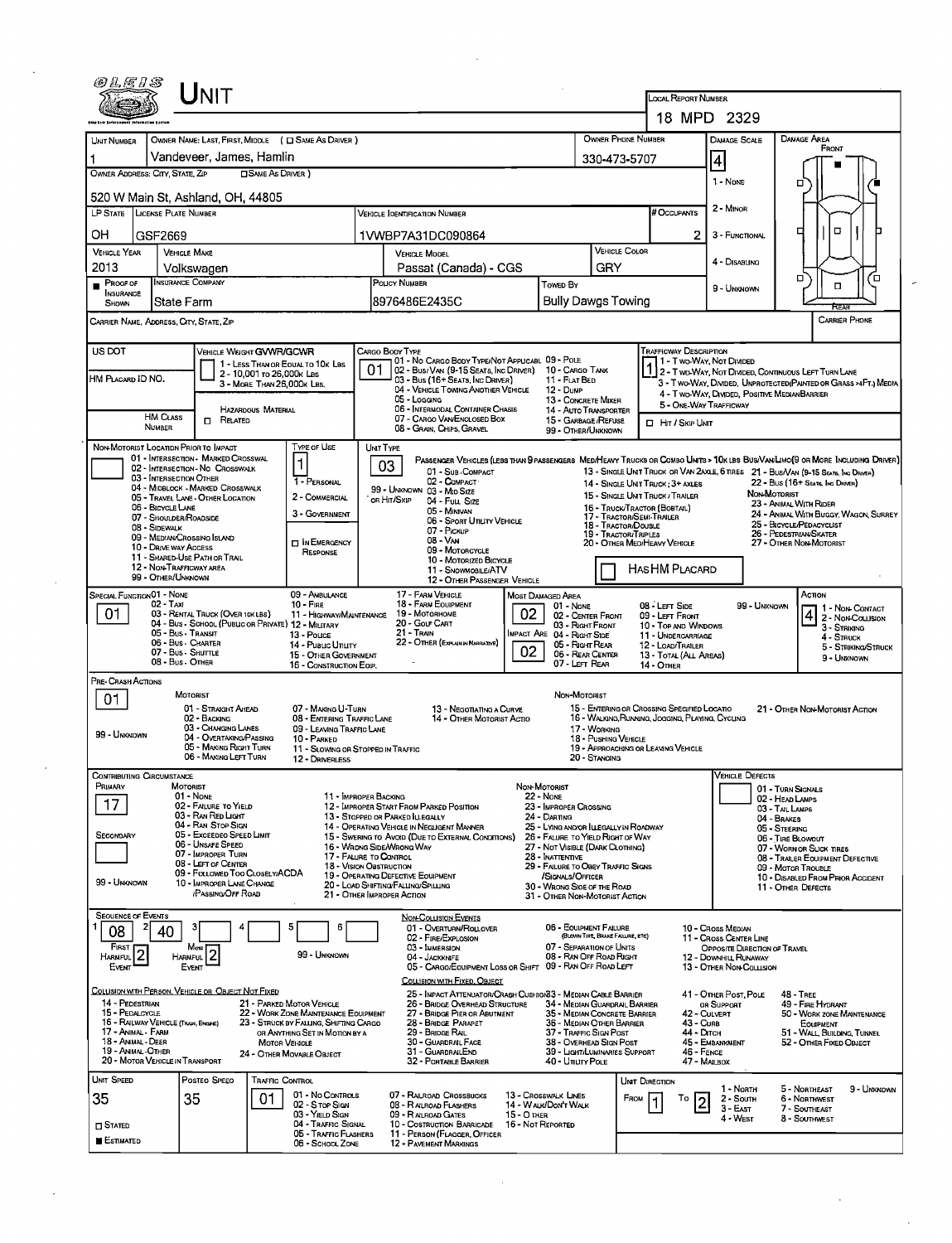|                                                     | <b>MOTORIST / NON-MOTORIST / OCCUPANT</b>                                                                                                             |                                                                                |                                           |                                                                    |                                                    |                                                                                                          |                                                                                                                       |                                                                                                                                                                                                                                                  |                                                       |                                                                                                                                         |                             | 18 MPD 2329                                                                                                        |                               |                                                         |                                                                  |
|-----------------------------------------------------|-------------------------------------------------------------------------------------------------------------------------------------------------------|--------------------------------------------------------------------------------|-------------------------------------------|--------------------------------------------------------------------|----------------------------------------------------|----------------------------------------------------------------------------------------------------------|-----------------------------------------------------------------------------------------------------------------------|--------------------------------------------------------------------------------------------------------------------------------------------------------------------------------------------------------------------------------------------------|-------------------------------------------------------|-----------------------------------------------------------------------------------------------------------------------------------------|-----------------------------|--------------------------------------------------------------------------------------------------------------------|-------------------------------|---------------------------------------------------------|------------------------------------------------------------------|
|                                                     | Unit Number   Name: Last, First, Middle                                                                                                               |                                                                                |                                           |                                                                    |                                                    |                                                                                                          |                                                                                                                       |                                                                                                                                                                                                                                                  |                                                       | DATE OF BIRTH                                                                                                                           |                             |                                                                                                                    |                               | Age                                                     | Gender                                                           |
|                                                     |                                                                                                                                                       | Vandeveer, James, Hamlin                                                       |                                           |                                                                    |                                                    |                                                                                                          |                                                                                                                       |                                                                                                                                                                                                                                                  |                                                       | 09/21/1996                                                                                                                              |                             |                                                                                                                    |                               | 22                                                      | M                                                                |
|                                                     | ADDRESS, CITY, STATE, ZIP                                                                                                                             |                                                                                |                                           |                                                                    |                                                    |                                                                                                          |                                                                                                                       |                                                                                                                                                                                                                                                  |                                                       |                                                                                                                                         |                             | CONTACT PHONE - INCLUDE AREA CODE                                                                                  |                               |                                                         |                                                                  |
|                                                     | 520 W Main St, Ashland, OH, 44805                                                                                                                     |                                                                                |                                           |                                                                    |                                                    |                                                                                                          |                                                                                                                       |                                                                                                                                                                                                                                                  |                                                       |                                                                                                                                         |                             | 330-473-5707                                                                                                       |                               |                                                         |                                                                  |
| <b>NJURIES</b><br>2                                 | INJURED TAKEN BY EMS AGENCY<br>$\vert$ 1                                                                                                              | Holmes Fire District 1                                                         |                                           |                                                                    |                                                    | None                                                                                                     | MEDICAL FACILITY INJURED TAKEN TO                                                                                     | 04                                                                                                                                                                                                                                               | SAFETY EQUIPMENT USED                                 | <b>H</b> MOTORCYCLE<br>HELMET                                                                                                           |                             | DOT COMPLIANT SEATING POSITION<br>01                                                                               |                               | 4                                                       | AIR BAG USAGE EJECTION TRAPPED                                   |
| OL STATE                                            | OPERATOR LICENSE NUMBER                                                                                                                               |                                                                                | OL Cuss<br>4                              | No<br><b>DVAID</b><br>DL.                                          | M/C<br>I END                                       | CONDITION<br>1                                                                                           | ALCOHOL/DRUG SUSPECTED ALCOHOL TEST STATUS ALCOHOL TEST TYPE ALCOHOL TEST VALUE DRUG TEST STATUS<br>$\vert$ 1         | 1                                                                                                                                                                                                                                                |                                                       |                                                                                                                                         |                             |                                                                                                                    |                               |                                                         | <b>DRUG TEST TYPE</b>                                            |
| OН                                                  | TY985508<br>OFFENSE CHARGED ( H LOCAL CODE)                                                                                                           |                                                                                |                                           | <b>OFFENSE DESCRIPTION</b>                                         |                                                    |                                                                                                          |                                                                                                                       |                                                                                                                                                                                                                                                  | CITATION NUMBER                                       |                                                                                                                                         |                             |                                                                                                                    |                               | HANDS-FREE                                              | <b>DRIVER DISTRACTED BY</b>                                      |
| 331.34A                                             |                                                                                                                                                       |                                                                                |                                           | Failure to Control                                                 |                                                    |                                                                                                          |                                                                                                                       |                                                                                                                                                                                                                                                  | LY5AXEH                                               |                                                                                                                                         |                             |                                                                                                                    | $\square$ Device<br>Useo      |                                                         | 6                                                                |
|                                                     | UNIT NUMBER   NAME: LAST, FIRST, MIDDLE                                                                                                               |                                                                                |                                           |                                                                    |                                                    |                                                                                                          |                                                                                                                       |                                                                                                                                                                                                                                                  |                                                       | Date of Birth                                                                                                                           |                             |                                                                                                                    |                               | Age                                                     | Gender                                                           |
|                                                     | ADDRESS, CITY, STATE, ZIP                                                                                                                             |                                                                                |                                           |                                                                    |                                                    |                                                                                                          |                                                                                                                       |                                                                                                                                                                                                                                                  |                                                       |                                                                                                                                         |                             | CONTACT PHONE - INCLUDE AREA CODE                                                                                  |                               |                                                         |                                                                  |
|                                                     |                                                                                                                                                       |                                                                                |                                           |                                                                    |                                                    |                                                                                                          |                                                                                                                       |                                                                                                                                                                                                                                                  |                                                       |                                                                                                                                         |                             |                                                                                                                    |                               |                                                         |                                                                  |
| <b>INJURIES</b>                                     | INJURED TAKEN BY EMS AGENCY                                                                                                                           |                                                                                |                                           |                                                                    |                                                    |                                                                                                          | MEDICAL FACILITY INJURED TAKEN TO                                                                                     |                                                                                                                                                                                                                                                  | SAFETY EQUIPMENT USED                                 | MOTORCYCLE                                                                                                                              |                             | DOT COMPLIANT SEATING POSITION AIR BAG USAGE EJECTION TRAPPED                                                      |                               |                                                         |                                                                  |
| OL STATE                                            | <b>OPERATOR LICENSE NUMBER</b>                                                                                                                        |                                                                                | OL CLASS                                  |                                                                    |                                                    | CONDITION                                                                                                | Alcohol/Drug Suspected Alcohol Test Status Alcohol Test Type Alcohol Test Value (Drug Test Status   Drug Test Type    |                                                                                                                                                                                                                                                  |                                                       | <b>HELMET</b>                                                                                                                           |                             |                                                                                                                    |                               |                                                         |                                                                  |
|                                                     |                                                                                                                                                       |                                                                                |                                           | No<br>Ω∨др<br>Dı.                                                  | M/C<br>$\Box$ $_{\text{EVD}}$                      |                                                                                                          |                                                                                                                       |                                                                                                                                                                                                                                                  |                                                       |                                                                                                                                         |                             |                                                                                                                    |                               |                                                         |                                                                  |
|                                                     | OFFENSE CHARGED ( [ LOCAL CODE)                                                                                                                       |                                                                                |                                           | <b>OFFENSE DESCRIPTION</b>                                         |                                                    |                                                                                                          |                                                                                                                       |                                                                                                                                                                                                                                                  | <b>CITATION NUMBER</b>                                |                                                                                                                                         |                             |                                                                                                                    |                               | <b>HANDS-FREE</b>                                       | <b>DRIVER DISTRACTED BY</b>                                      |
|                                                     |                                                                                                                                                       |                                                                                |                                           |                                                                    |                                                    |                                                                                                          |                                                                                                                       |                                                                                                                                                                                                                                                  |                                                       |                                                                                                                                         |                             |                                                                                                                    | $\Box$ Device<br><b>Lisep</b> |                                                         |                                                                  |
| 2 - Possible<br>5 - Fatal<br><b>SEATING POSTTON</b> | 1 - NO INJURY / NONE REPORTE<br>3 - Non-Incapacitating<br>4 - INCAPACITATING<br>01 - FRONT - LEFT SIDE (MOTOREYELE DRIVER)<br>02 - FRONT - MIDDLE     | INJURED TAKEN BY<br>$2 - EMS$<br>$3 - P$ outches<br>$4 -$ OTHER<br>9 - Unknown | 1 - NOT TRANSPORTED /<br>TREATED AT SCENE | 08 - Third - Middle                                                | SAFETY EQUIPMENT USED<br>MOTORIST                  | 02 - S HOULDER BELT ONLY USED<br>03 - LAP BELT ONLY USED<br>07 - THIRD - LEFT SIDE (MOTORCYGLE SIDE CAR) | : 01 - NONE USED - VEHICLE OCCUPANT<br>04 - SHOULDER AND LAP BELT ONLY USED                                           | 99 - UNKNOWN SAFETY EQUIPMENT<br>05 - Child Restrant System-Forward Facing @ 09 - None Used<br>06 - CHILD RESTRAINT SYSTEM-REAR FACING<br>07 - BOOSTER SEAT.<br>08 - HELMET UBED<br>12 - PASSENGER IN UNENCLOSED CARGO AREA<br>13 - Traling Unit | 化一种糖品                                                 |                                                                                                                                         |                             | NON-MOTORIST<br>10 - HELMET USED : 13 - LIGHTING<br>11 - PROTECTIVE PADS USED : 14 - OTHER<br>(Eusons, Krees, Ero) |                               | AIR BAG USAGE<br>1 - Not DEPLOYED<br>2 - DEPLOYED FRONT | 12 - REFLECTIVE COATING                                          |
|                                                     | 03 - Front - Right Stoe<br>04 - SECOND - LEFT SIDE (MOTORCYCLE PASSENDER)<br>05 - Second - Middle<br>06 - Second - Right Side                         |                                                                                |                                           | 09 - THIRD - RIGHT SIDE                                            |                                                    | 10 - SLEEPER SECTION OF CAB (TRUCK)<br>(NON-TRAILING UNIT SUCH AS A BUS, PICK-UP WITH CAP)               | 11 - Passenger in Other Enclosed Cargo Area                                                                           | 14 - RIOING ON VEHICLE EXTERIOR (Nov-TRAILING LINE)<br>15 - Non-Motorist<br>16 - OTHER<br>- 50<br>99 - UNKNOWN                                                                                                                                   |                                                       |                                                                                                                                         |                             |                                                                                                                    |                               | 3 - DEPLOYED SIDE<br>5 - NOT APPLICABLE                 | 4 - DEPLOYED BOTH FRONT SIDE<br>9 - DEPLOYMENT UNKNOWN           |
| EJECTION                                            | TRAPPED<br>1 - Not EJECTED<br>2 - TOTALLY ELECTED                                                                                                     | 1 - NOT TRAPPED<br>2 - EXTRICATED BY                                           |                                           | OPERATOR LICENSE CLASS<br>1 - Cuss A<br>2 CLASS B                  |                                                    |                                                                                                          | CONDITION<br>1 - APPARENTLY NORMAL<br>2 - PHYSICAL IMPARMENT                                                          |                                                                                                                                                                                                                                                  | w.                                                    | 5 - Fell Asleep, Fainted, Fatigue<br>6 - UNDER THE INFLUENCE OF                                                                         | B.                          |                                                                                                                    | $1 - Note$ .                  | ALCOHOL/DRUG SUSPECTED                                  | 2 - Yes - ALcohol Suspected                                      |
|                                                     | 3 - PARTIALLY EJECTED<br>4 - NOT APPLICABLE                                                                                                           | <b>MECHANICAL MEANS</b><br>3 - EXTRIGATED BY<br>NON-MECHANICAL MEANS           |                                           | 3 - CLASS C                                                        | 4 - REGULAR CLASS (ONOIS "D")<br>5 - MC/MoPED ON Y |                                                                                                          | 3 - EMOTIONL (DEPRESSED, ANGRY, DISTURBE<br>4 - ILLNESS                                                               |                                                                                                                                                                                                                                                  |                                                       | MEDICATIONS, DRUGS, ALCOHOL<br>7 - Other                                                                                                |                             |                                                                                                                    |                               | 3 - Yes - Han Noti up Aneo                              | 4 - YEs - DRUGS SUSPECTED<br>5 - YES-ALCOHOL AND DRUGS SUSPECTED |
|                                                     | Alcohol Test Status                                                                                                                                   | 9                                                                              |                                           | Alcohol Test Type                                                  |                                                    | DRUG TEST STATUS                                                                                         |                                                                                                                       |                                                                                                                                                                                                                                                  | DRUG TEST TYPE                                        | <b>DRIVER DISTRACTED BY</b>                                                                                                             |                             |                                                                                                                    |                               |                                                         |                                                                  |
|                                                     | 1 - Nove Given<br>2 - Test Refused<br>3 - TEST GIVEN, CONTAMINATED SAMPLE/UNUSABL<br>4 - TEST GIVEN, RESULTS KNOWN<br>5 - Test Given, Results Unknown |                                                                                |                                           | 1 - None<br>$2 - Bi$ oón<br>3 - URINE<br>4 - BREATH<br>$5 -$ OTHER | οğ,                                                | 1 - NONE GIVEN<br>2 - Test Refused                                                                       | 3 - TEST GIVEN, CONTAMINATED SAMPLE/UNUBABL<br>4 - Test Given, Results Known<br>5 - Test Given, Results Unknown<br>皆子 |                                                                                                                                                                                                                                                  | 1 - None<br>$2 - B$ LOOD<br>3 - URINE<br>$4 -$ Other. | 1 - No DISTRACTION REPORTED<br>2-PHONE A<br>3 - TEXTING / EMAILING<br>4 - ELCTRONIC COMMUNICATION DEVICE<br>5 - OTHER ELECTRONIC DEVICE |                             |                                                                                                                    |                               |                                                         | 6 - OTHER INSIDE THE VEHICLE<br>7 - EXTERNAL DISTRACTION         |
|                                                     | $\tilde{g}_1$<br>UNT NUMBER   NAME: LAST, FIRST, MIDDLE                                                                                               |                                                                                | e trang.                                  |                                                                    |                                                    |                                                                                                          |                                                                                                                       |                                                                                                                                                                                                                                                  |                                                       | (NAVIGATION DEVICE, RADIO, DVO)                                                                                                         | DATE OF BIRTH<br>04/23/1989 |                                                                                                                    |                               | Age<br>29                                               | Gender<br>F                                                      |
|                                                     | ADDRESS, CITY, STATE, ZIP                                                                                                                             | Vandeveer, Breanna, Lea                                                        |                                           |                                                                    |                                                    |                                                                                                          |                                                                                                                       |                                                                                                                                                                                                                                                  |                                                       |                                                                                                                                         |                             | CONTACT PHONE - INCLUDE AREA CODE                                                                                  |                               |                                                         |                                                                  |
|                                                     | 7221 TR 129, Millersburg, OH, 44654<br>INJURED TAKEN BY                                                                                               | <b>EMS AGENCY</b>                                                              |                                           |                                                                    |                                                    |                                                                                                          |                                                                                                                       |                                                                                                                                                                                                                                                  |                                                       |                                                                                                                                         |                             | 330-600-0357                                                                                                       |                               |                                                         |                                                                  |
| <b>NJURIES</b><br>2                                 | ۱۱,                                                                                                                                                   | <b>Holmes Fire District 1</b>                                                  |                                           |                                                                    |                                                    | None                                                                                                     | MEDICAL FACILITY INJURED TAKEN TO                                                                                     | 04                                                                                                                                                                                                                                               | <b>SAFETY EQUIPMENT USED</b>                          | DOT<br>COMPUMAT<br>MOTORCYCLE<br>HELMET                                                                                                 |                             | <b>SEATING POSITION</b><br>03                                                                                      |                               | $\vert 4 \vert$                                         | AIR BAG USAGE EJECTION<br>$\mathbf{1}$                           |
|                                                     | Unit Number   Name: Last, First, Middle                                                                                                               |                                                                                |                                           |                                                                    |                                                    |                                                                                                          |                                                                                                                       |                                                                                                                                                                                                                                                  |                                                       |                                                                                                                                         | DATE OF BIRTH               |                                                                                                                    |                               | AGE                                                     | Gender                                                           |
|                                                     | Address, City, State, Zip                                                                                                                             |                                                                                |                                           |                                                                    |                                                    |                                                                                                          |                                                                                                                       |                                                                                                                                                                                                                                                  |                                                       |                                                                                                                                         |                             | CONTACT PHONE - INCLUDE AREA CODE                                                                                  |                               |                                                         |                                                                  |
| NJURIES                                             |                                                                                                                                                       | <b>INJURED TAKEN BY FEMS AGENCY</b>                                            |                                           |                                                                    |                                                    |                                                                                                          | MEDICAL FACILITY INJURED TAKEN TO                                                                                     |                                                                                                                                                                                                                                                  | SAFETY EQUIPMENT USED                                 | DOT<br><b>D</b> COMPLIANT                                                                                                               |                             | <b>SEATING POSITION</b>                                                                                            |                               | AIR BAG USAGE                                           | EJECTION                                                         |

 $\hat{\mathcal{A}}$ 

 $\label{eq:2.1} \frac{1}{\sqrt{2}}\left(\frac{1}{\sqrt{2}}\right)^{2} \left(\frac{1}{\sqrt{2}}\right)^{2} \left(\frac{1}{\sqrt{2}}\right)^{2} \left(\frac{1}{\sqrt{2}}\right)^{2} \left(\frac{1}{\sqrt{2}}\right)^{2} \left(\frac{1}{\sqrt{2}}\right)^{2} \left(\frac{1}{\sqrt{2}}\right)^{2} \left(\frac{1}{\sqrt{2}}\right)^{2} \left(\frac{1}{\sqrt{2}}\right)^{2} \left(\frac{1}{\sqrt{2}}\right)^{2} \left(\frac{1}{\sqrt{2}}\right)^{2} \left(\$ 

 $\mathcal{L}^{\text{max}}_{\text{max}}$  and  $\mathcal{L}^{\text{max}}_{\text{max}}$ 

 $\mathbf{E}^{\text{max}}_{\text{max}}$  and  $\mathbf{E}^{\text{max}}_{\text{max}}$